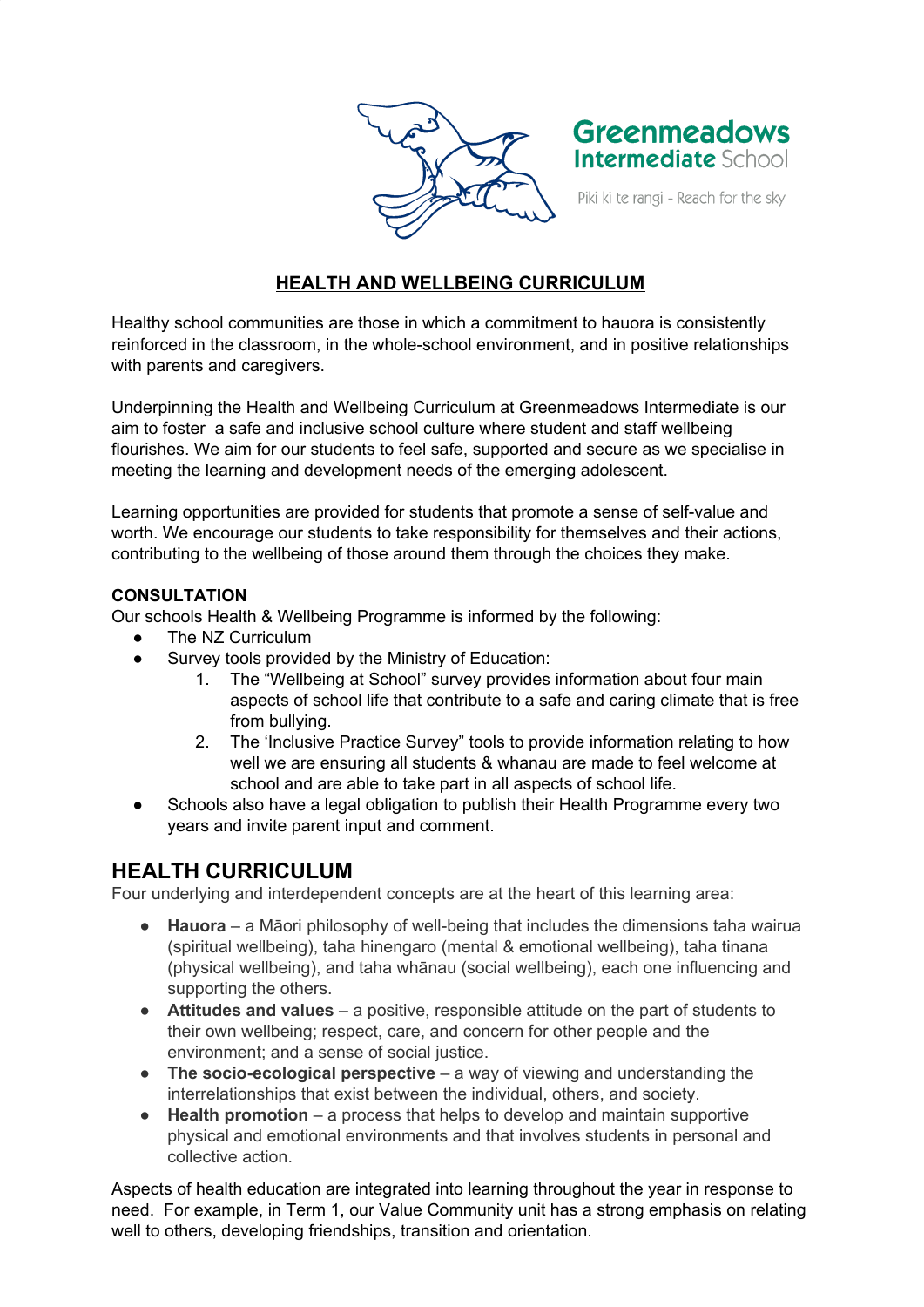# **INQUIRY TOPICS WITH A SPECIFIC HAUORA FOCUS ARE AS FOLLOWS:**

# /alue F lauora

Through the development of these inquiries, students will deepen their understanding of our individual and collective responsibilities in developing and maintaining the wellbeing of ourselves and others. Hauora suggests that one's wellbeing is made up of four interconnected factors - spiritual, physical, social, emotional. These need to be in balance in order for holistic, healthy wellbeing to be achieved. The challenge is in maintaining balanced Hauora in the face of the change experienced by adolescents. Technology has the potential to impact both positively and negatively on our wellbeing and the well being of others.



## **SEXUALITY EDUCATION**

Sexuality Education is an integral part of the school's health education programme and is delivered within the context of the "Value Hauora" inquiry. The in class programme is supported by external facilitators and we also provide puberty workshops for parents at the same time. Due to sexuality education being a key learning area to be covered in the health curriculum, and yet of a controversial nature, provision has been made for individual parents of students enrolled in any state school to write to the principal to request that their child/children be excluded from specified parts of the health programme related to sexuality education.

## **PHYSICAL ACTIVITY AND EDUCATION**

We believe that participation in sporting and recreational physical activities provide enormous benefits for the physical and mental wellbeing of our students. We aim to provide opportunities that will foster:

- skillful, well coordinated children, as well as helping to improve the skill level of our children with special needs.
- co-operation, problem solving, team spirit, enthusiasm and participation of all children in a friendly, non-threatening environment.
- a positive attitude and a lifelong interest towards health and physical activity.
- students with knowledge and understanding to make informed choices for a healthy lifestyle.
- staff that will actively pursue professional development in the effective delivery of physical education and activity.
- active community involvement in the on going development of all children.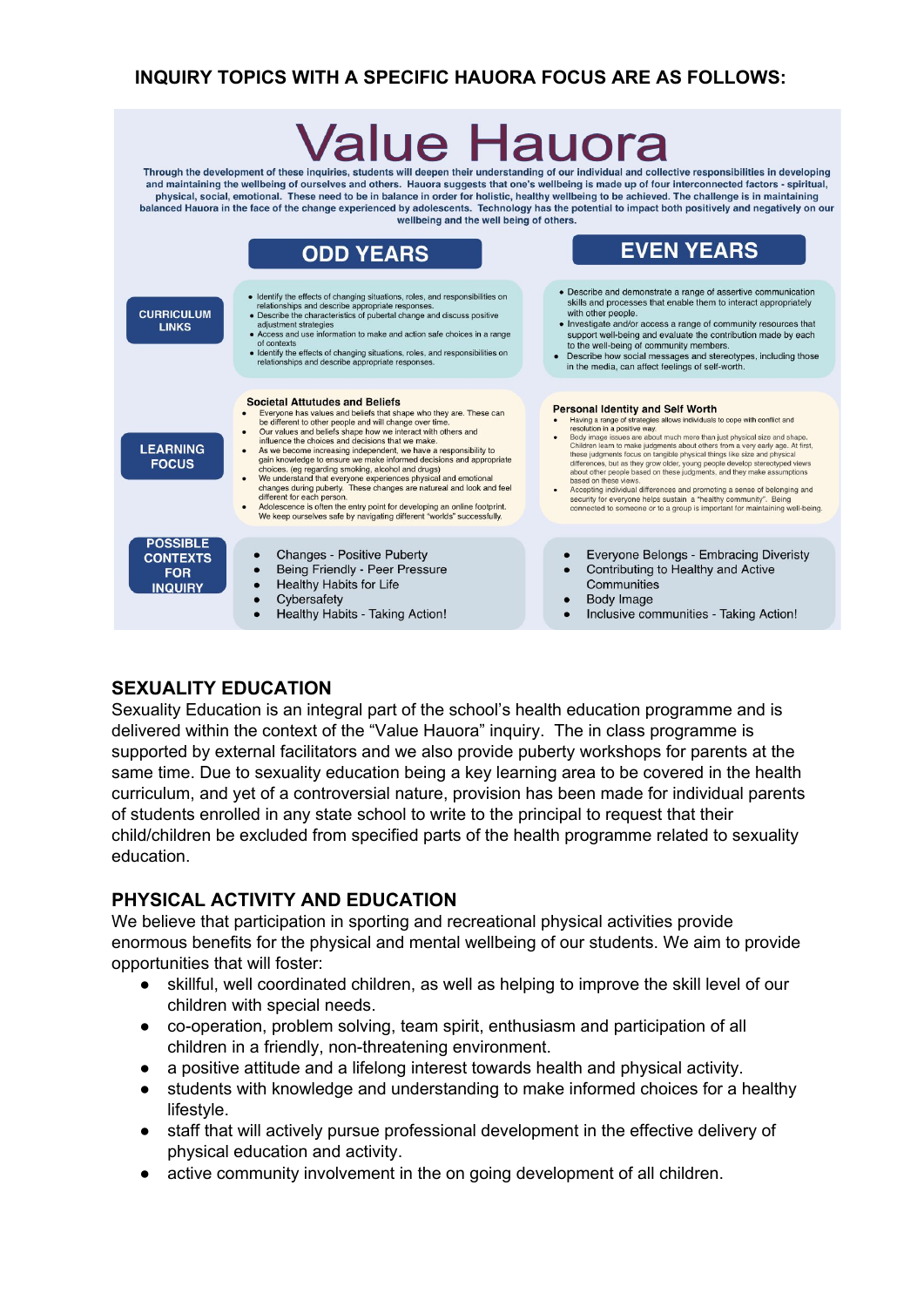We do this though

- Daily physical activity and education to develop and enhance skills.
- Participation in sporting events at both the school and local level in a wide range of sporting codes.
- Organised sports training at "sports break" and after school.
- Provision of specialist training for students with particular sporting talents where possible.
- Utilising the community experts and groups to enhance and support programmes (eg Auckland AIMS Sports Organisation, Counties Manukau Sport, New Navigators programme etc)

#### **ADDITIONAL ASPECTS OF OUR SCHOOL THAT PROMOTE STUDENT WELLBEING AND HEALTH**

#### **BULLYING**

Our school promotes zero tolerance for bullying and has comprehensive guidelines for Behaviour Management and the Prevention of Bullying. Students are encouraged to report instances of bullying and are further encouraged to take positive action should they see it occurring. Teachers are expected to act upon reported instances of bullying. Bullying incidents can be reported through our school website; the notification comes through to the Principal.

## **RESTORATIVE PRACTICES**

Restorative Practice is a relational approach to school life grounded in beliefs about equality, dignity, mana and the potential of all people. This model focuses on building and maintaining positive, respectful relationships across the school community and offers school staff best-practice tools and techniques to restore relationships when things go wrong. By building and maintaining positive, respectful relationships within a school, staff to staff, staff to student and student to student, issues are more easily managed. The way we manage behaviour at Greenmeadows Intermediate is based on this philosophy.

We believe the advantages of restorative practices are that:

- the school is seen to be fair because of the way it deals with issues.
- "victims" have an opportunity to express how they feel and have their needs met in a safe way.
- "offenders" see the effects of their actions and have a chance to "make things right" and restore their relationship with the victim.

## **SUN SMART PROCEDURES**

Children are encouraged to wear hats and use suntan lotion particularly during Term 1 and 4. We have a number of "shade areas" which are of great advantage during summer months, and the board is currently looking to increase these areas. Sunscreen is available in classes for student use.

## **HEALTH SUPPORT SERVICES AVAILABLE AT OUR SCHOOL**

- Our school is fortunate to have a Mana Kidz Clinic on site. The Health Nurse and Whanau worker provide free checks to protect students against rheumatic fever and skin infections. Students are able to self refer to the Mana Kidz clinic. The Health Nurse also responds to any referral for other identified health issues. Health referrals can be made by students, staff and caregivers.
- We have a Social Worker in School on site five days per week to support students and their families. He also supports our Health & Wellbeing programmes in the school, working closely with teachers and other health workers.
- The Police Education Officer is involved in the development and implementation of personal safety programmes as required. (Road Safety, Choice & Keeping Ourselves Safe)